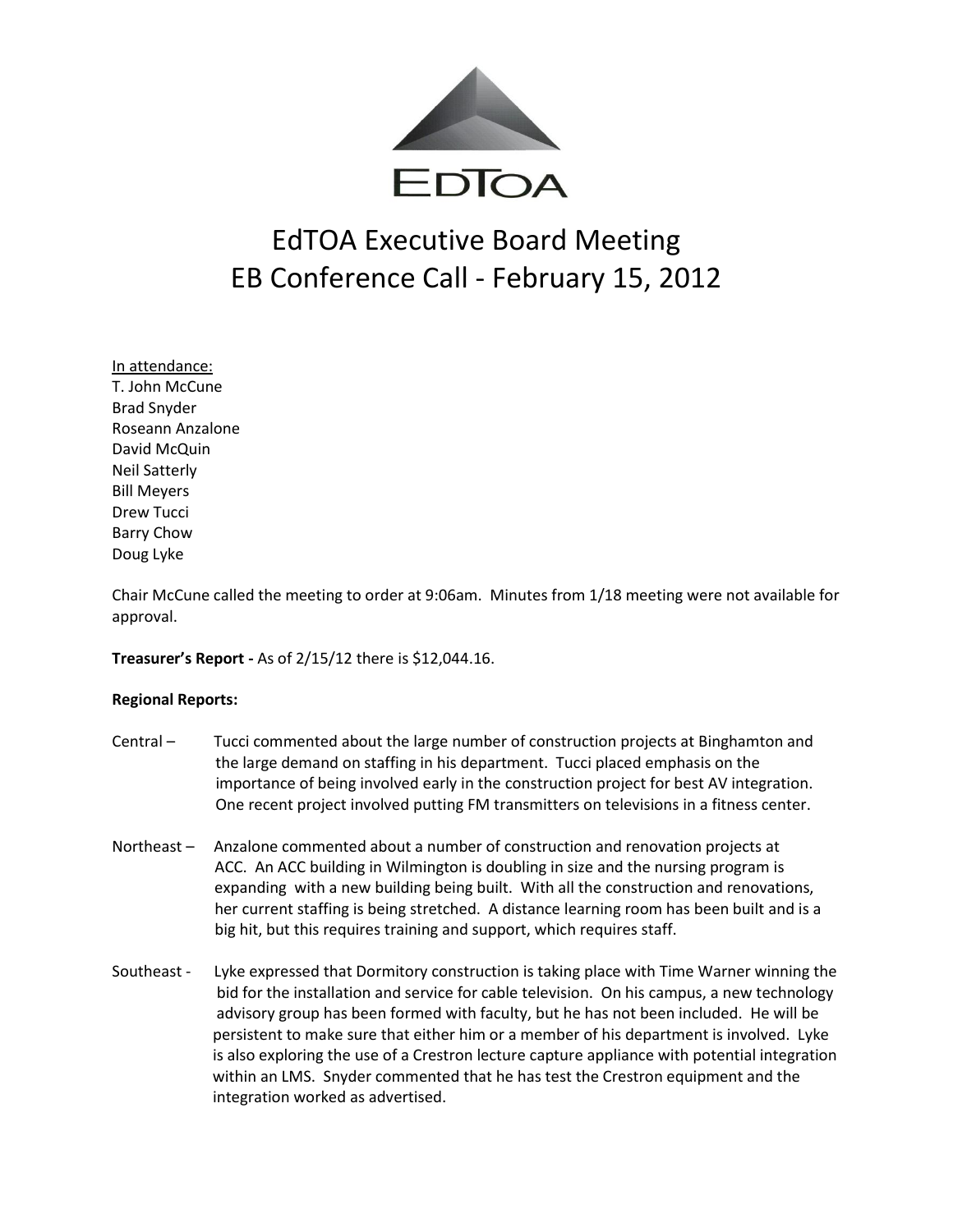

- Western At Chow's campus, there has been an increase in need for evening support and his organization has been trying to accommodate through flexible scheduling, without the addition of additional staffing. A major renovation is taking place with the campus center being shifted to an old school in Dansville. Chow and Fellendorf are working on the coordination of a regional meeting for this Spring.
- CCIO Minutes were sent out from the last meeting.
- COA No report

#### FACT2

Advisory Council – Snyder indicates that campus representation will be updated for FACT2 and that the Bylaws are being updated to include language from SCAP to the innovative technology grants.

#### FACT2

- Learning Environment Task Group A draft of the learning space repository has been sent to ARTstor and Snyder will pass along the draft information once it has been returned.
- NY Network Satterly is happy to report that the satellite uplink remote control integration has been Completed and he is eager to show those who can make the regional meeting at NYNetwork.
- STC McCune reported that EdTOA is making great progress on planning for STC and will discuss more during old business.
- Webmaster No report

#### **Old Business**

Regional Meetings for Spring 2012

Central – 4/5 at Binghamton – Tucci will send a message to EdTOA-L on topics for the meeting such as Learning Space Design, Webcheckout software, analog/digital hybrid classrooms, etc… He and McCune will connect off call to create an agenda for the event.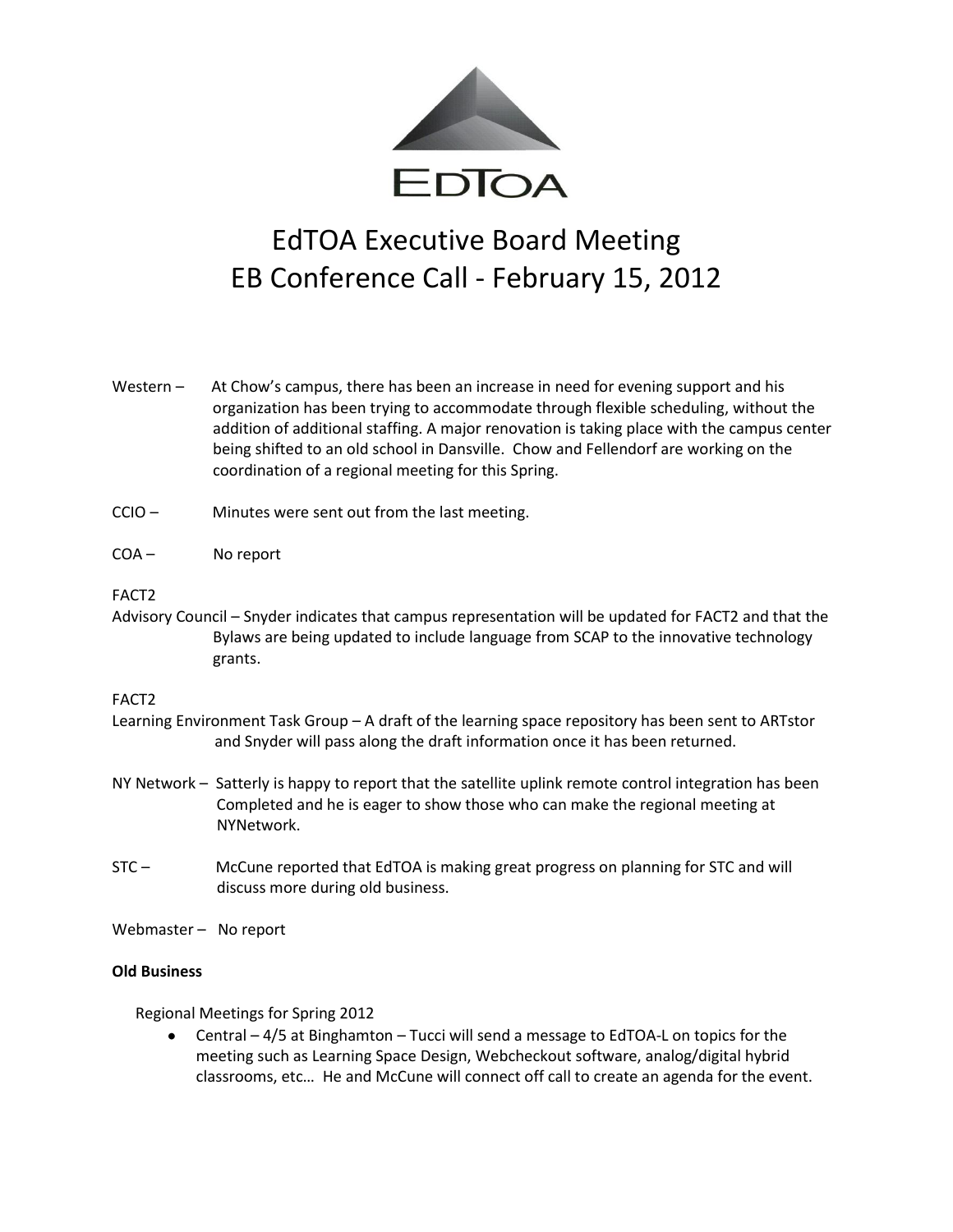

- Northeast 4/6 at NYNetwork Satterly is looking forward to hosting a regional meeting and would like to hear what topics people are interested in.
- Southeast 4/27 at Dutchess Lyke and Bekier will be working on the development of topics for a regional meeting
- Western TBD Chow and Fellendorf are working on a date and location for the western region meeting.

## STC 2012

- $\bullet$ Registration
	- $\circ$  McCune encouraged those on the call to register and not to wait as state pricing on hotel rooms will be at full price a week before the conference.
- $\bullet$ Sponsors
	- $\circ$  McCune thanked everyone for all the efforts with securing sponsors, as there are a good amount of EdTOA oriented sponsors.
- $\bullet$ Sessions
	- o Session planning was discussed and McCune updated the EdTOA STC planning spreadsheet and will send out a new one with the noted updates. McCune thanked everyone for all their contributions.
- Service Award Nomination Process  $\bullet$ 
	- o McQuin will send McCune the email for soliciting nominations that went out in 2011. McCune will make revisions and prepare to send out to EdTOA-L

### **Webinars**

- $\bullet$ Satterly is planning a webinar for 2/29 at 1pm with Rob Robinson from University at Texas .
	- $\circ$  McCune expressed that due to the close time frame, it may be good to reschedule for a future date, so that the event can be promoted well.
	- o Satterly will check to see if the event could be rescheduled for 3/14.

### **New Business**

Liaison Appointments

- McCune announced that David McQuin has been appointed to the CPD Certificate Advisory Committee.
- McCune announced that Roseann Anzalone has been appointed to the Wizard Conference Planning Committee.